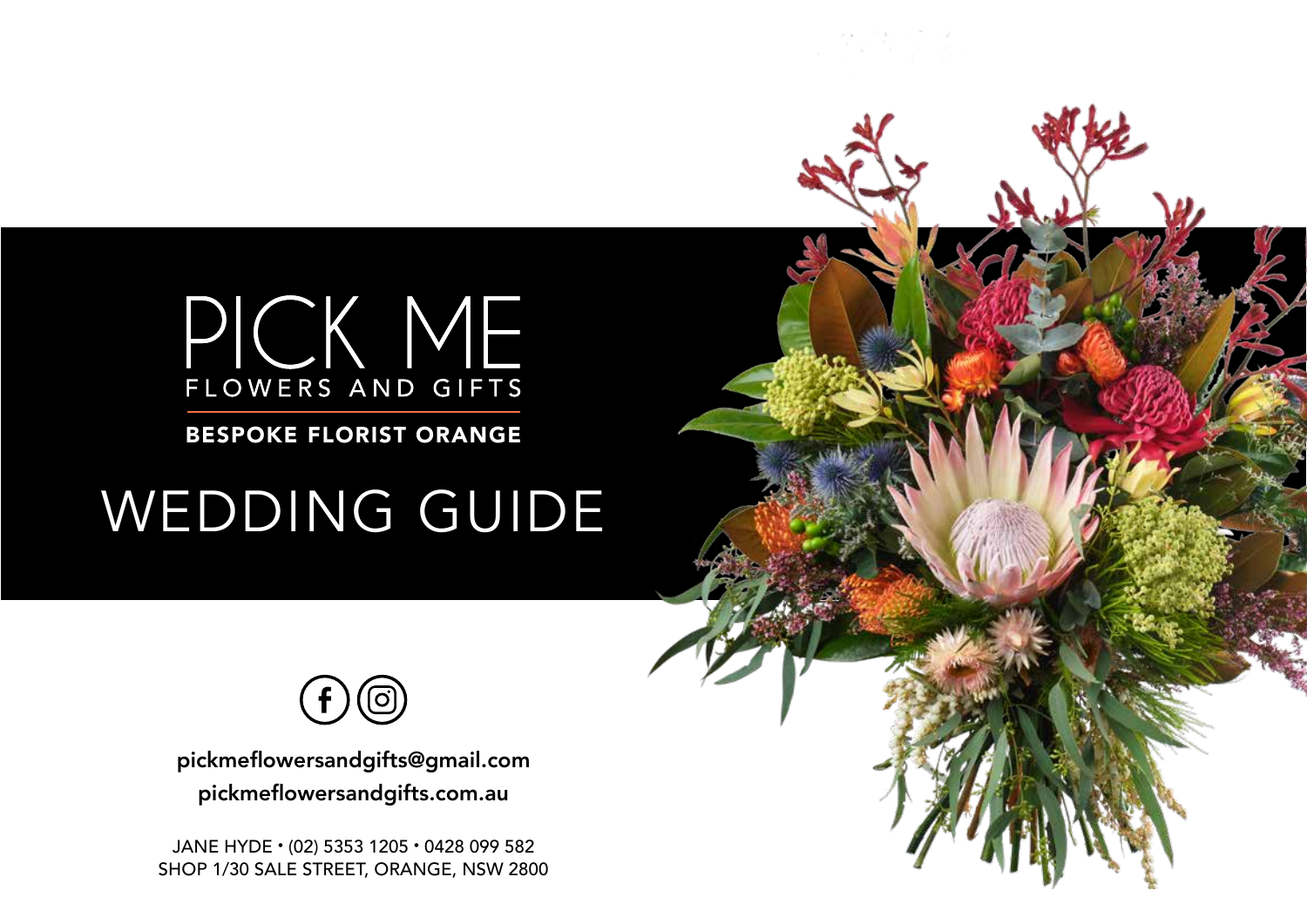

# BRIDAL BOUQUETS



Welcome and thank you for your enquiry. Congratulations on your upcoming wedding, it's an exciting time and we're thrilled you've contacted us to help make your day one to remember. It's your special day and you deserve flowers that are perfect for you.

We'll put a modern twist on your traditional wedding flowers – to give you something different. We'll spend time getting to know what's important to you. We'll weave your ideas with our expertise to fashion something uniquely you.

Handheld natural stem bouquet \$260 - \$350 | Handheld wildflower bouquet \$280 - \$450 | Bridesmaids' bouquets from \$120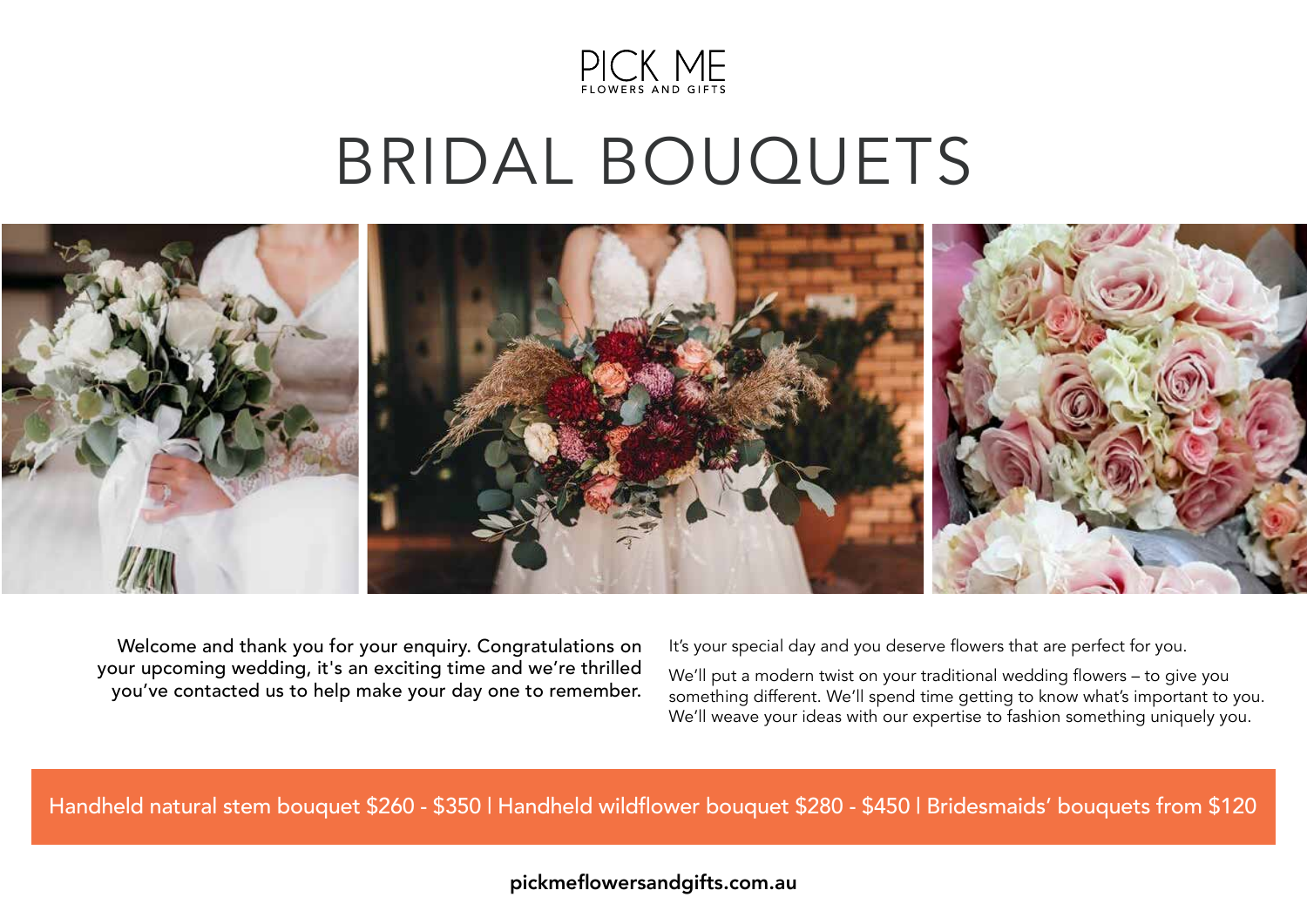



# THE PROCESS

The journey to choosing a wedding supplier can be confusing and we make the process as easy and stress free as possible. We look forward to chatting with you about what we can create for your day.

### **CONSULTATION**

We offer one complimentary consultation and then provide you with an itemised quote. You also have the option of filling out the "get a quote" form on our website.

## BOOKING INFO

To make sure we provide the best service we do limit bookings and can book out 12 months in advance for popular dates. If you'd like to secure your date prior to a quote, you can pay a booking fee (\$200) which then comes off your final balance. Alternatively, upon receiving a quote, we require a 20% booking fee of the total quote value. You may make changes to your quote in the lead up to your wedding but no later than one month out from the wedding date.

## PLEASE NOTE

Due to the high volume of requests we receive, please put all questions and changes to us via email. To make things easy please put all questions/changes in a word document and either email or discuss in your final appointment no sooner than two months prior to your wedding.

## ON THE DAY

If you choose to pick up your wedding florals, these will be ready by the agreed time.

If we deliver and setup on the day, we will send you a delivery form and checklist that I ask you to read and return no later than one week prior. All balances of payment are due one month before your date. Non-payment of the balance will be an automatic cancellation of your order with the deposit forfeited.

If you have any questions, please feel free to get in touch on +61 2 5353 1205 or pickmeflowersandgifts@gmail.com.